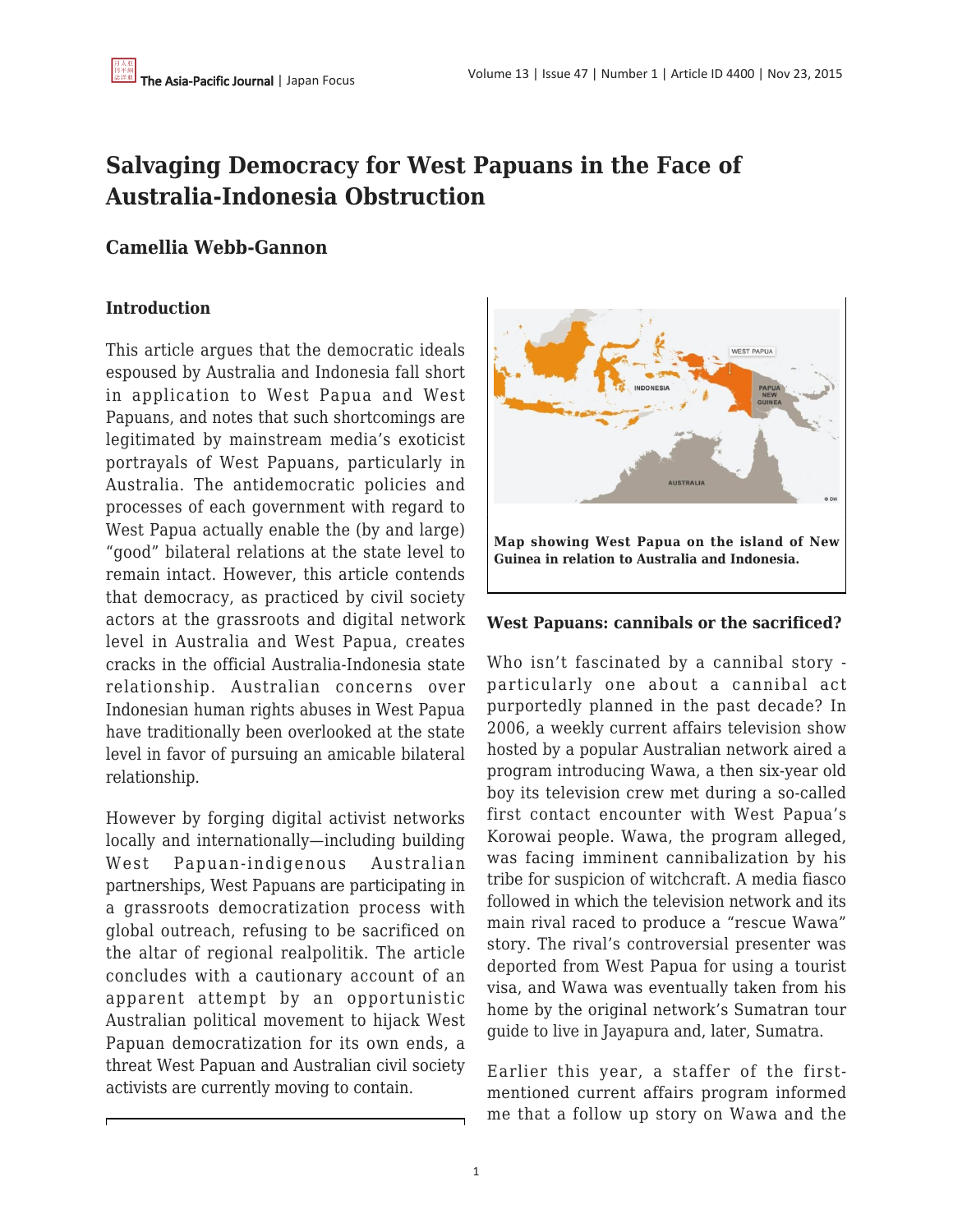Korowai was being considered. The plan was to take Wawa on a return visit to Korowai land, ask him to compare his new school and city life with that of his village of origin, and assess how Korowai ways of life, including the practice of cannibalism, had changed since 2006.

This program concept illustrates the entrenched ignorance that pervades the mainstream Australian imaginary of West Papua and other parts of Melanesia. Anthropologist Rupert Stasch, the world's preeminent scholar on the social relations of the Korowai, visited Wawa's people after the media maelstrom and, through conversation with those who knew Wawa, found out that "there was a predictably wide gulf between the representations that had circulated in the international media and the boy's actual history as understood by his kin and co-villagers (who were unaware of the media coverage) $^{\prime\prime}{}^{1}.$ Further, "almost all persons [Stasch] spoke with said that the exclusive reason the first film crew's guide had been approached by villagers about taking the orphan to town was so that he would go to school, become literate in Indonesian, and return as a teacher, nurse, or government official. These numerous persons matter-of-factly denied […] suggestions that the boy had been rumored to be a witch, or had been in danger of being killed"<sup>2</sup>.



**Wawa in 2006**

"First contact" tourism and journalism are sensationalist, essentialist and, with regard to the Korowai, misleading – European missionaries have lived with the Korowai since the 1970s and the Korowai are knowing, if far from equal, agents in the marketing of their "culture" to outsiders. The removal of children from their families of origin by Western journalists chasing television ratings is of course ethically highly dubious. Yet, despite the informed criticism directed towards the current affairs program after its 2006 West Papua foray, it has contemplated revisiting the Wawa story. West Papua has, for a long time, threatened the stability of the Australia-Indonesia relationship but Australian citizens have pressured their government not to let the Indonesian government escape criticism for the crimes its military forces commit in West Papua. In portraying West Papuans as less than civilized, mainstream Australian media fabrications such as the "Wawa story" serve to uphold Indonesia's ongoing colonial occupation of West Papua. They also support an Australian media-military complex—providing a veneer of justification for Australian training of Indonesian security forces, $3$ —which in turn "keeps in check" the "violent" peoples of "Stone Age" Papua. Such portrayals<sup>4</sup> feed into one of two broad narratives that surround military and government bilateral relations between Australia and Indonesia in which West Papua is treated by Australia as either a pawn or a liability. In the first narrative, that of "primitive and unpredictable Papuans", the Australian public gaze is momentarily averted from the violence of the Indonesian military in West Papua, and the pressure on the Australian government to hold Indonesia accountable is relieved. The second narrative will be dealt with in the remainder of this article.

#### **\*\*\***

This second narrative presents Indonesia as a "normal"<sup>5</sup> country - that is, democratizing, not subject to military excesses, and accountable to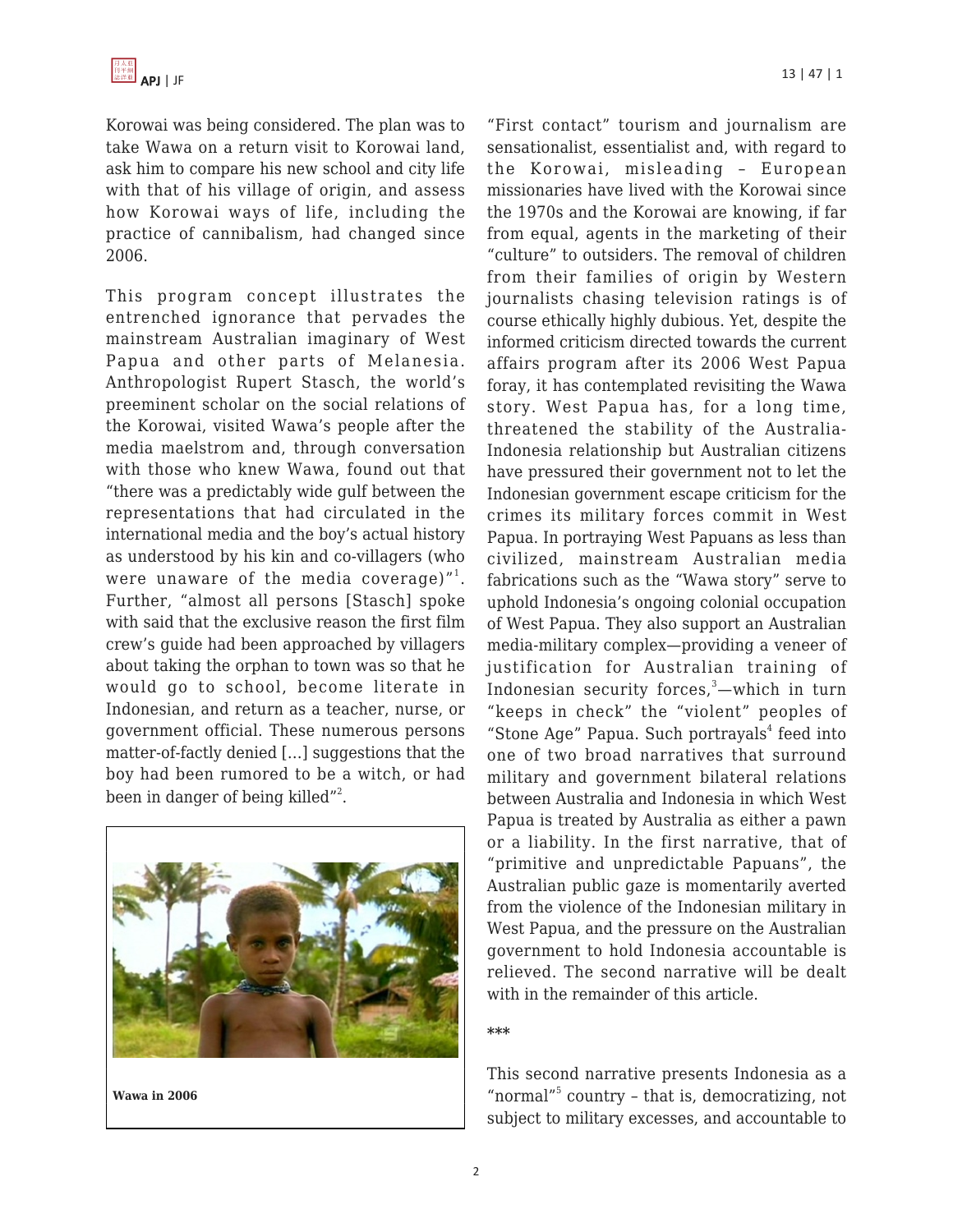

the rule of law. The Indonesian government frequently asserts that these apparent attributes also extend to its rule in West Papua. Yet, upon examination, they appear to be observed more in the breach than otherwise. The Australian government's willingness to pay lip service to Indonesian claims, for the sake of harmonious relations with Jakarta, silences West Papuans' grievances at the official, bilateral level.

The Australia-Indonesia relationship itself is often portrayed as one incrementally strengthening due to Indonesia's supposedly increasing democratization. What is rarely considered, however, is the extent to which Australian democratic principles are applied to, and what relationship the democratic credentials of either government has with, the political plight of West Papuans. Each of these concerns has important implications for the civil societies and governments of both countries, as well as their bilateral relationship. Indeed, it appears that it is mutual complicity in the antidemocratic processes being enacted in Indonesia and Australia with regard to West Papua that tends to strengthen the bilateral relationship at the state level. Simultaneously, that "good" relationship is threatened by the alternative processes of digital networking and grassroots democratization which ignore state borders and bring civil society in Australia and West Papua closer together.

For example, much has been made of Indonesia's democratization since the fall of Suharto in May 1998, and the implementation of electoral reforms from 1999 onward. However, democratic reforms have had a limited reach in West Papua. For example, in 2003, the province of Papua was divided into two, "Papua" and "West Papua", by the central government, contrary to local wishes and national law. Local Papuan political parties are banned $^6$ . The Freeport mine (see Figure 3), controlled by an American company that pays huge royalties and taxes to Jakarta, exploits West Papuan natural resources, wreaks havoc on the environment and local communities, yet yields negligible benefits to Papuan people $^7\!$ .



**Freeport's Grasberg mine in West Papua. Image credit: Radio New Zealand International**

And the Indonesia military operates with near impunity in West Papua. In December 2014, four unarmed West Papuan youth were killed and 17 more injured in Paniai when the Indonesian army and police opened fire on a group of protesters. Although an investigation into this massacre was opened, it has been compromised by police involvement. Military and police violence has also been a mainstay around Freeport's mines in Timika since the company began operations in the 1970s as security forces vied with each other for lucrative "protection" contracts for the company. There is strong evidence suggesting that security forces also orchestrate violent conflict around the mine (for example, ambushes along the road leading to the mine) and then blame such violence on the guerillaled Free West Papua movement, legitimating their own presence in the process<sup>8</sup>.

High hopes were held for democratic improvements in West Papua when Joko Widodo became Indonesia's president in 2014. In his most recent visit to the region, Widodo released five political prisoners and announced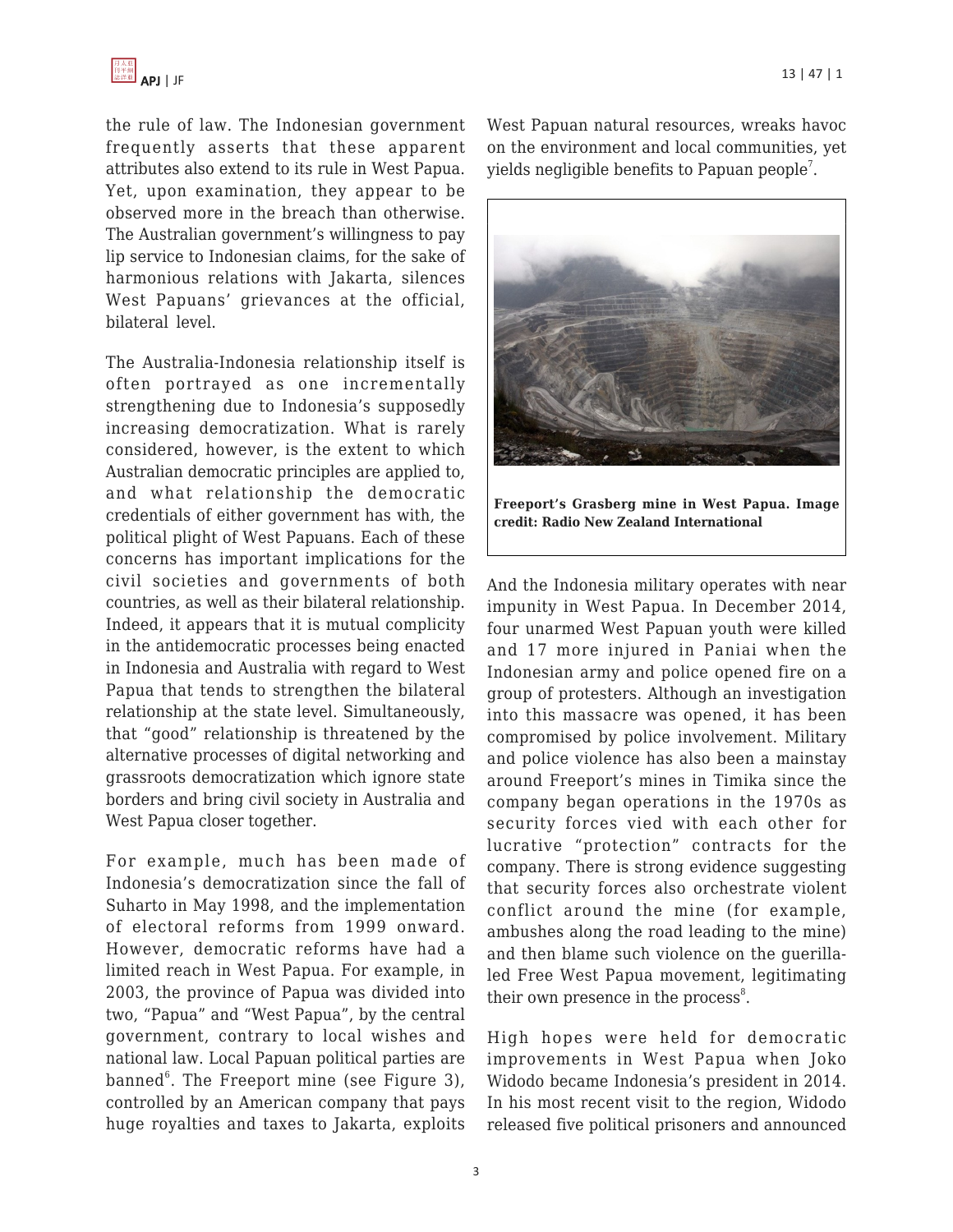that the ban on foreign journalists visiting West Papua would be lifted. However West Papuan activists claim that the release of the five prisoners, who were required to ask for clemency, was tokenistic since some 500 more protesters were subsequently arrested in May and June this year<sup>9</sup>. Papua observers in Indonesia, such as Andreas Harsono of Human Rights Watch, also doubt the President's power to carry out a dramatic reversal to the longstanding international media blackout on West Papua kept in place by 18 central government agencies whose permission is required to visit the territory and who profit from their visa vetting role<sup>10</sup>. Scholar of Papua, Budi Hernawan, observes that Widodo is rapidly losing credibility within his own government. The military is agitating for a presidential decree to mandate control of public order by the army and for an amendment to the law that requires such a decree in the first place<sup>11</sup>. In other words, according to Hernawan, the army is working towards bypassing Presidential checks and balances in order to once more practice, unfettered, the fomentation of conflict that justifies its existence in the far reaches of Indonesia—particularly West Papua<sup>12</sup>.



**Indonesia's President Joko Widodo**

**Australian democracy and West Papua**

In recent years, as democratic processes have been rolled out in other parts of Indonesia, the Australian government has legitimated the charade that those same processes are reaching West Papua. In fact, Australia has maintained a "pragmatic complicity"<sup>13</sup> in Indonesia's treatment of West Papua since Indonesia invaded the territory in 1962 (shortly after West Papua's previous colonizers, the Dutch East Indies, had made preparations with West Papuans for an independent West Papua), and has done little to protest the litany of human rights crimes committed by the regime. These include widespread instances of torture and rape of West Papuans, forced removal from traditional lands, environmental devastation, curtailment of civil and political rights, starvation, assassinations and  $disappearances<sup>14</sup>$ . Such concerted violence has stemmed from Indonesian expansionist and resource exploitation endeavors in West Papua, attempts to eradicate West Papua's independence movement (formed in protest to Indonesian occupation and fuelled by ongoing Indonesian violence), and longstanding racism against West Papuan people.

In 1962, when West Papua's future political status was under negotiation, Australia's external affairs minister Garfield Barwick asserted that it was not in Australia's strategic interest to counter Indonesia's expansionary designs on West Papua; Australia would be better served forging diplomatic ties with a non-communist Indonesia<sup>15</sup>. The Australian government therefore supported the USbrokered 1962 New York Agreement that bequeathed the territory to Jakarta, and the subsequent rigged 1969 Act of Free Choice that formalized West Papua's ongoing annexation by Indonesia.

Despite the fact that West Papua's status as part of Indonesia has been contested ever since, Canberra's position has been unwavering. As recently as 2006 Australia and Indonesia negotiated the Lombok Treaty which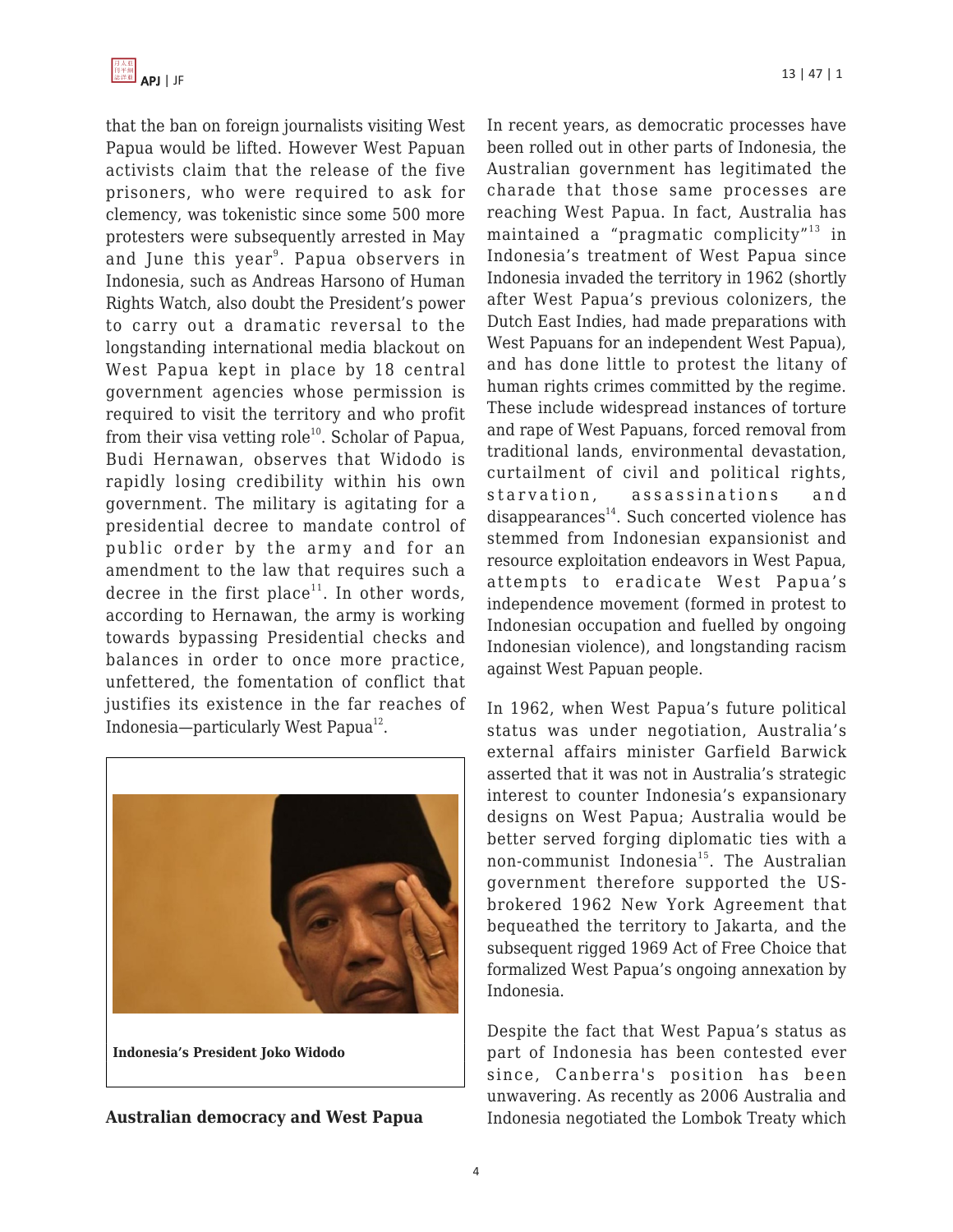contained a "Papua Clause" committing the Australian government to "not in any manner support or participate in activities by any person or entity which constitutes a threat to the stability, sovereignty or territorial integrity of the other Party, including by those who seek to use its territory for encouraging or committing such activities, including separatism, in the territory of the other Party"<sup>16</sup>. Signing this agreement signalled the Australian government's willingness to curtail the democratic freedom of its own citizens to support persons involved in West Papua's independence struggle; this, in order to assure Indonesia of its unconditional recognition of Indonesian sovereignty over West Papua.

When Mako Tabuni, a West Papuan independence activist, was murdered in the street in Jayapura in 2012, eyewitnesses and, later, Australian investigative journalists, asserted that the murder was committed by the partly Australian funded and trained Indonesian anti-terror police squad, Detachment  $88^{17}$ . The following year three West Papuan men climbed the walls of the Australian consulate in Bali immediately prior to an anticipated visit by Australian Prime Minister Tony Abbott, seeking refuge and calling for the release of political prisoners in West Papua. Australian academic Clinton Fernandes, who was on the telephone to the consulate at the time of the incident, overheard an Australian voice threatening to bring in the Indonesian military and police to remove the Papuan men. The latter were forced to flee the consulate, fearful for their lives $^{18}$ .

In the aftermath of this incident Abbott stated his desire to convey "in flashing neon lights" that attempts to "grandstand" against Indonesia by involving Australia were "not welcome". Asserting, as Australian leaders regularly do, that Australia respected Indonesia's territorial integrity and sovereignty, Abbott added, following the lead of Indonesian leaders, that "the situation in West Papua was 'getting better, not worse'"<sup>19</sup>.

The combined efforts of the Indonesian and Australian governments to whitewash ongoing brutalities in West Papua are under constant pressure, however. Moreover, since most Australian statements regarding relations with Indonesia are prefaced with references to the Australian national interest, Indonesia knows Australian policy on West Papua is strategically and, at times, legally contingent. Indeed, precedents exist for Australian support of human rights and self-determination in contested Indonesian territories. In addition to Australia's about face from support for Indonesian sovereignty in East Timor in 1999 to rejecting it, Australia also recognized 43 West Papuans who arrived in Australia in 2006 as legitimate asylum seekers and granted them temporary protection visas, prompting Jakarta to recall its ambassador from Canberra in protest.

There have been other hints that Canberra's continued acquiescence over West Papua has its limits. After allegations emerged in 2013 that Australia had been spying on Indonesian officials, and Indonesia responded by threatening to cease cooperation on managing "people smuggling", Abbott reminded Jakarta that Australia had attempted to dissuade Australian-based West Papuan activists from traveling by boat to West Papua, effectively implying that Australian support for Indonesian sovereignty over West Papua was tied to cooperation from Indonesia on issues of Australian national concern<sup>20</sup>.

All of this demonstrates that, at a state level, both Australia and Indonesia are willing to exaggerate the bona fides of Indonesian democracy in West Papua and collude to cover up direct violations of democracy and human rights in the territory. As a result neither country is acting altruistically with regard to West Papua. Indonesia is vested financially in occupying West Papua, and Australia is vested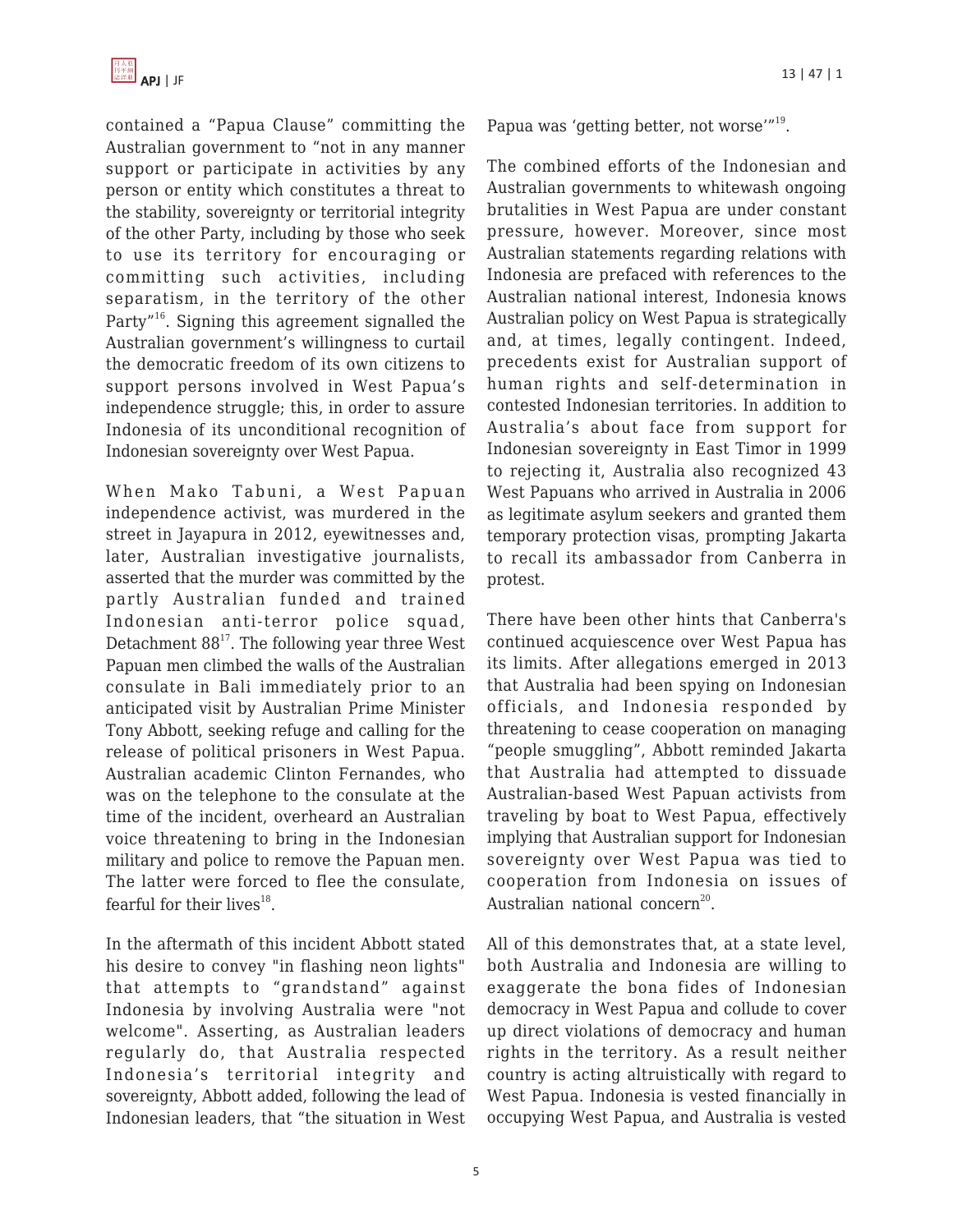financially in appeasing Indonesia and thus condoning its occupation of West Papua<sup>21</sup>. Nevertheless, there is hope that significant shifts in Australia's approach to West Papua might be possible. At present though, it appears that the strength of Australia-Indonesia ties in relation to West Papua is in inverse proportion to the degree of democracy and human rights respect afforded West Papuans and their Australian supporters.

#### **Grassroots democracy and digital networks**

By contrast, transformative democratization, in essence coordinated purposeful action by and for the affected people, is occurring at grassroots activist and digital network levels, linking West Papuan, other Melanesian, and Australian civil society communities in solidarity against state-centric oppressive concepts of sovereignty. This is expressed in a burgeoning genre of West Papua independence music being created by West Papuans and their Melanesian and Australian supporters and distributed digitally via YouTube, Soundcloud, iTunes, Bluetooth and SD cards through ever expanding digital networks $^{22}$ . While evidently the digital revolution has not impacted all populations equally, it has had the effect of spreading music, foundational to Melanesian cosmology and the life force of West Papua's independence movement $^{23}$  widely and lifting the regional profile of the West Papuan struggle. Moreover, social media has also elevated the perceived urgency of the struggle in mainstream Australia and internationally, propelling the circulation of mobile phone videos such as those depicting the torture of West Papuans<sup>24</sup>, and attracting the intervention of internet activist hacker group Anonymous on behalf of West Papuans<sup>25</sup>.

A grass roots activist movement—recognizing a shared history between indigenous Papuans and indigenous Australians of settler colonial violence and cohabitation of the prehistoric continent Sahul (a Pleistocene era landmass that included mainland Australia, Tasmania, New Guinea, Seram and possibly the island of Timor)—has emerged over the past two years, most dynamically in the initiative of the West Papua Freedom Flotilla<sup>26</sup>. This project has involved two maritime missions, with West Papuan and Aboriginal activists using Aboriginal "passports" and West Papuan "visas" in an effort to carry water from Lake Eyre to West Papua—a form of nonviolent direct action highlighting West Papua's violent occupation and symbolizing Oceanic indigenous articulations.



Two other events are notable with regard to West Papuan-oriented activism in Australia. In April 2014 an office opened in Perth to carry out the work of Oxford-based West Papuan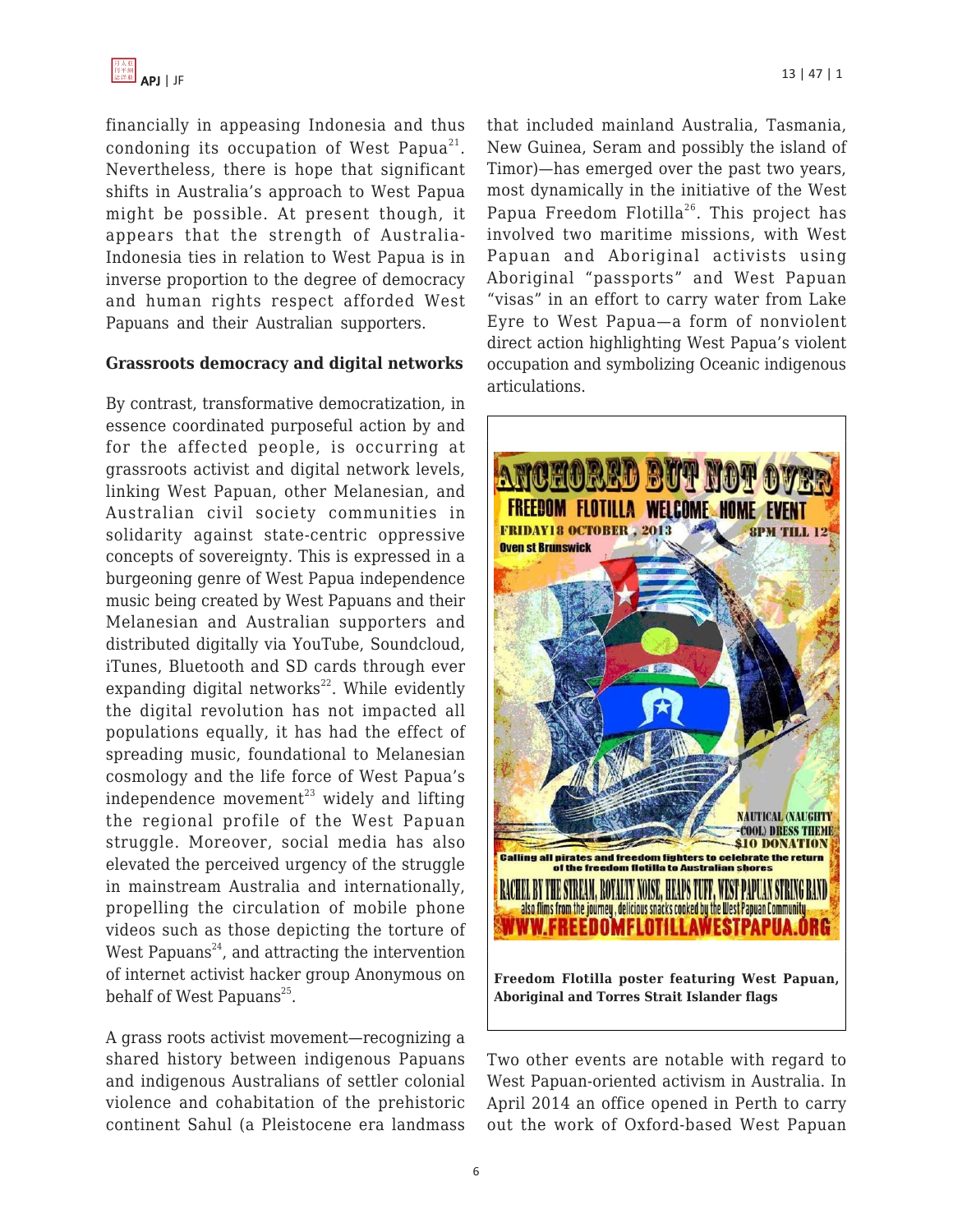

refugee and independence activist Benny Wenda and his Free West Papua campaign $^{27}$ . Soon after, in June 2014, the author attended the opening of the Federal Republic of West Papua's Department of Foreign Affairs Immigration and Trade office headed up by Foreign Minister, Jacob Rumbiak, a former West Papuan political prisoner living in exile in Melbourne. The office was located in an architecturally slick, eco-friendly complex in Melbourne's central business district and its opening was officiated by various local government officials, indigenous Australian leaders, and a university representative. Both of these offices were established in contravention of the Lombok Treaty and remain in operation, demonstrating that grassroots, people-led movements can thrive in the interstices of top down, anti-democratic power.

Supporters of the West Papuan rights movement in Australia include artists, academics, people of faith, lawyers and environmental and indigenous rights activists who are often loosely aligned with the several city-based Australia West Papua Associations and who work in tandem through these networks. In July 2013, the West Papua Project at The University of Sydney produced a citizens tribunal, the first of its kind in Australia, weighing evidence and hearing testimonies from survivors of the 1998 Biak Massacre in which Indonesian security forces murdered up to 200 West Papuans peacefully demonstrating on the West Papuan island of Biak<sup>28</sup>.

The Indonesian military has never been held accountable for this massacre, and notable Australian legal personalities, concerned academics from institutions across Australia, and other activists cooperated in an effort to bring a degree of justice and closure to the victims even in the absence of a legal remedy. In March 2015, several of the tribunal team led by Justice John Dowd and academic Eben Kirksey presented the evidence brief to Liberal, Labor and Greens party politicians in federal parliament and met with a favorable tripartisan reception, further evidence that small initiatives can reach the halls of power, if not yet the decision-making chambers.

Australian academics—some of whom are affiliated with the West Papua Project at The University of Sydney—have also been involved with West Papuan efforts to make their political presence known in the Melanesian region, assisting the United Liberation Movement for West Papua (ULMWP) to develop its latest submission for membership to the Melanesian Spearhead Group (MSG). The MSG, a political bloc comprised of the four Melanesian countries – Papua New Guinea, Vanuatu, the Solomon Islands, and Fiji—was formed in 1986, in part to lobby France for New Caledonian independence. As such, the indigenous Kanak independence party, the Kanak and Socialist National Liberation Front (French: Front de Libération Nationale Kanak et Socialiste, FLNKS), has been an integral member of the MSG from its inception. And West Papua has for several years sought membership on the same basis. A limited victory was celebrated in June 2015 by West Papuans and their supporters when West Papua was granted observer status in the MSG, although at the same meeting Indonesia was granted associate membership, a higher level, which somewhat dampened West Papuans' celebrations.

These community-initiated activities of West Papuans in Australia, and of Australians working in solidarity with them, demonstrate that steps toward positive change in West Papua are being pushed from the bottom up rather than the top down. These actions in Australia and West Papua suggest possibilities for a brighter, more democratic future for West Papuans, in spite of Indonesian and Australian government efforts to stymie them.

### **Reclaim Australia and the Free West Papua Party**

A sobering phenomenon has recently cast a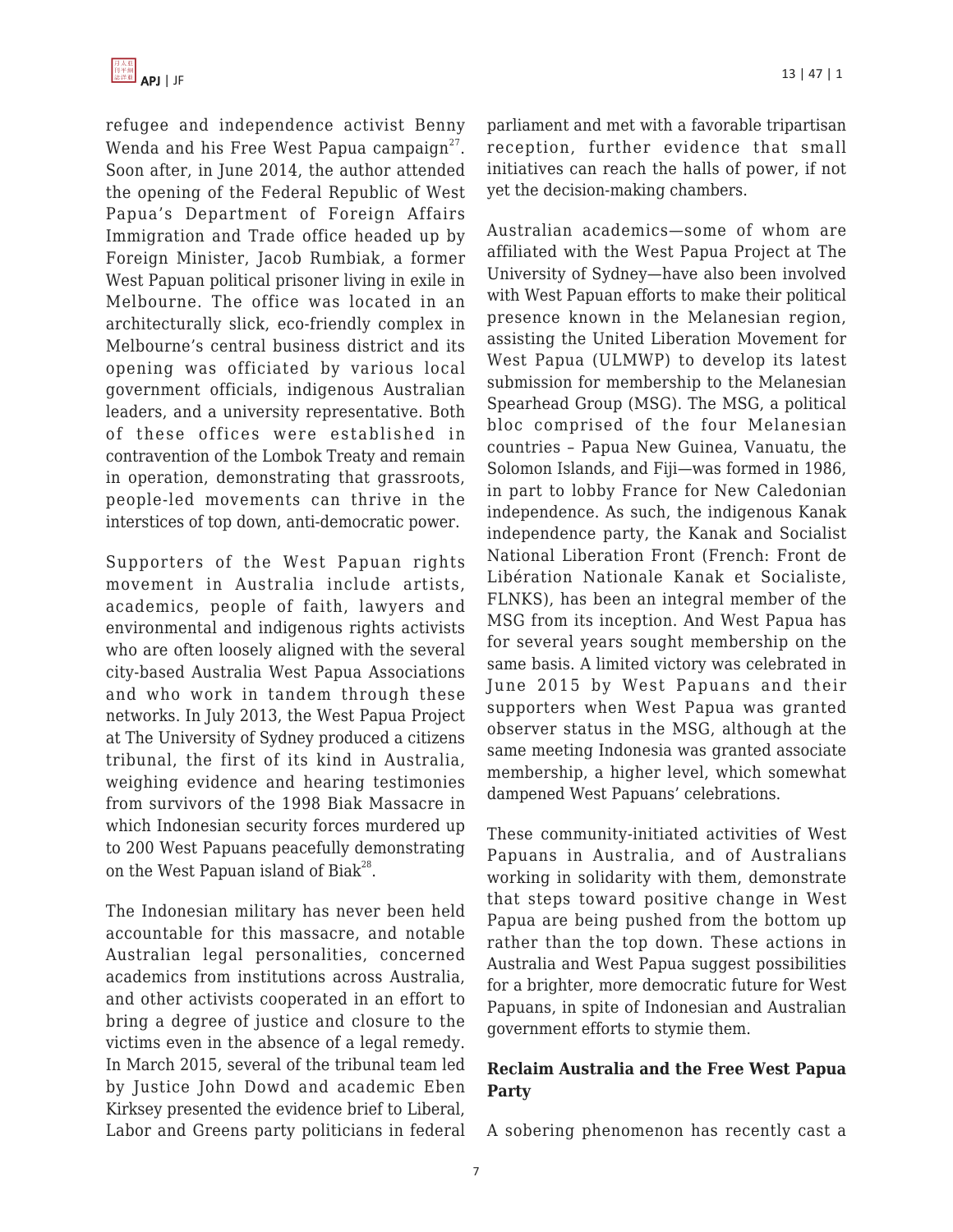shadow over the usually progressive Australia-West Papua solidarity movement. A political party calling itself the Free West Papua Party has been launched from  $Perth<sup>29</sup>$ , which appears to be capitalizing on the Free West Papua Campaign "brand" created by dynamic West Papuan activist Benny Wenda. The party combines anti-Islamic ideology and unrealistic goals, $30$  claiming to possess "the potential to quickly free West Papua through the next Federal Election"<sup>31</sup>. In July 2015 its leader delivered a speech at an ultra-nationalist Reclaim Australia rally purporting to support West Papuan freedom in an era of Islamization. Campaigning for West Papua at such events conveys the impression that the fight for the independence of West Papua is primarily religious (i.e. a Christian versus Muslim struggle), which it is not, although at times it does assume a religio-cultural tone. In fact, many West Papuans, including some independence leaders, are Muslim<sup>32</sup>. Both Australian supporters of West Papuan rights and West Papuans residing in Australia have moved quickly to distance themselves from the Free West Papua Party and its ideological tenets and implications $33$ .

Further, indigenous Australians are protesting against the Reclaim Australia movement<sup>34</sup>. If what Reclaim Australia supporters are really trying to do is "reclaim" Australia for a majority "caucasian [sic] and Christian"<sup>35</sup> population (and those with "assimilationist" aspirations), then it hardly seems appropriate for an Australian political party to drag indigenous West Papuans into the movement. Finally, as previously mentioned, indigenous West Papuans and indigenous Australians are already working together in a dynamic movement to recognise indigenous sovereignty in their respective lands with the Freedom Flotilla initiative. This is an internally organized, organic movement that represents a positive reclamation and an indication, among others (for example the progress made within the MSG, the tabling of West Papuan grievances at the Pacific Islands Forum<sup>36</sup>, and the rise of Pacific-wide solidarity for West Papua $^{37}$ ) that the West Papuan independence movement is garnering increasing international awareness.

Yet despite this forward momentum, West Papua is in the grip of a serious demographic crisis. A history of Indonesian state-sponsored transmigration and continuous, rapid and spontaneous migration from other parts of Indonesia to West Papua, coupled with high mortality and morbidity rates for West Papuans compared with non-Papuans $38$  has meant that indigenous West Papuans, since 2010, have become a demographic and cultural minority in their homeland<sup>39</sup>. Even though many West Papuans campaign for a referendum on independence, in statistical terms, if this becomes an option for them as it did for the East Timorese in 1999, it is unlikely to deliver the result hoped for by indigenous independence-seekers. The future is likely to be bloody, as West Papuans have demonstrated since the 1960s that they will not back down, even in the face of military terror, from their pursuit of independence.

When the Suharto-era general and notorious strongman Prabowo Subianto was Widodo's challenger for the position of Indonesian president leading up to the last election, predictions for the status of West Papuans should his campaign be successful were "apocalyptic"<sup>40</sup>. Yet Widodo's apparent inability to stand up to pressure from military forces lobbying to sit above civilian authority may still have apocalyptic consequences for West Papuans should the military subsequently be given freer reign in West Papua. If the result of increased militarization in West Papua is a showdown like that of East Timor's 1991 Santa Cruz massacre in which 250 protesters were murdered, international civil society pressure might occasion a multilateral intervention. Although the second of these possible futures is West Papuans' most immediate hope for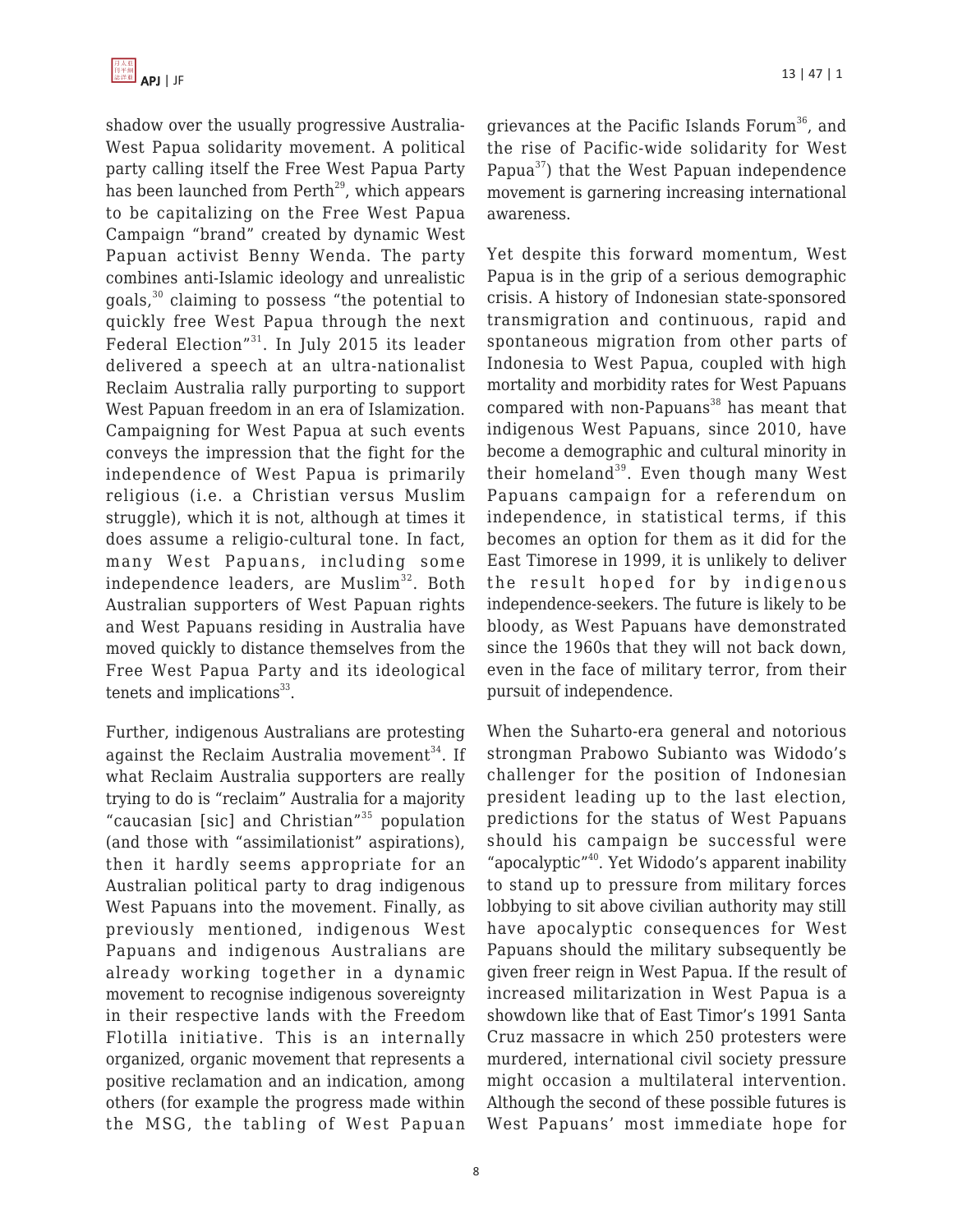independence, both are grim. Their most promising option, and the one in which most efforts are currently being channelled, is the strengthening of grassroots democratic networks and forging of regional solidarity. Time, however, is of the essence. Demographic transition in West Papua is the key challenge.

#### **Conclusion**

This article has attempted to demonstrate that it is important that the Australian public not take too narrow a view of Australian national interest – the Australian government has already made that mistake with regard to West Papua. Indeed, the Australian government should remember that what it considers to be in its best interest can change dramatically and rather suddenly, as its 1999 intervention into East Timor revealed. The Australian public would do well to follow the lead of indigenous West Papuans and indigenous Australians in lobbying the Australian government and demonstrating to mainstream media that democracy in Indonesia and in Australia should not be solely for the benefit of privileged ethnicities and the already rich. Rather, democracy ought to encompass politico-legal ethics and processes that facilitate the meaningful self-determination of each society's most vulnerable groups. A healthy relationship between the two countries—one that valued democracy in each—would acknowledge both in law and in practice the traditional custodians of the various territories comprising the two countries. It would be committed to fostering peaceful explorations of self-determination engaging indigenous peoples as primary actors. It would consider unacceptable the circulation of tired, clichéd and frankly dehumanizing portrayals of West Papuans as cannibals, as subjects for entertainment on Australian television. Given the tragedy of Australia's own Stolen Generations from indigenous people, further Australian media interventions in the life of Wawa, an already traumatised indigenous child, should certainly be off limits.

#### **Acknowledgements**

Comments by Adam Stott, Peter King and Michael Webb helped to improve an earlier version of this manuscript, for which I am most grateful.

**Camellia Webb-Gannon** is a Research Fellow with the Digital Humanities Research Group at Western Sydney University and is the Coordinator of the West Papua Project at The University of Sydney. Her PhD in Peace and Conflict Studies from The University of Sydney examined the dynamics of unity and conflict within West Papua's independence movement. Recent research considers the impact of digital technologies and the arts on human rights advocacy as well as local interpretations of Melanesian indigenous rights, Melanesian selfdetermination movements, and concepts and mechanisms of justice in Oceania.

**Recommended citation**: Camellia Webb-Gannon, "Salvaging Democracy for West Papuans in the Face of Australia-Indonesia Obstruction", The Asia-Pacific Journal, Vol. 13, Issue 47, No. 1, November 23, 2015.

#### **Related articles**

• Camellia Webb-Gannon and Jim Elmslie, [MSG](https://apjjf.org/-Camellia-Webb_Gannon/4225/article.html) [Headache, West Papuan Heartache?](https://apjjf.org/-Camellia-Webb_Gannon/4225/article.html) [Indonesia's Melanesian Foray](https://apjjf.org/-Camellia-Webb_Gannon/4225/article.html)

• David Adam Stott, [Would An Independent](https://apjjf.org/-David_Adam-Stott/3597/article.html) [West Papua Be A Failing State?](https://apjjf.org/-David_Adam-Stott/3597/article.html)

• David Adam Stott, [Indonesian Colonisation,](https://apjjf.org/-David_Adam-Stott/3499/article.html) [Resource Plunder and West Papuan Grievances](https://apjjf.org/-David_Adam-Stott/3499/article.html)

#### **Notes**

<sup>1</sup> Rupert Stasch, 2014, ['Powers of](http://www.haujournal.org/index.php/hau/article/view/hau4.2.004/1099) [Incomprehension: Linguistic Otherness,](http://www.haujournal.org/index.php/hau/article/view/hau4.2.004/1099) [Translators and Political Structure in New](http://www.haujournal.org/index.php/hau/article/view/hau4.2.004/1099) [Guinea Tourism Encounters'](http://www.haujournal.org/index.php/hau/article/view/hau4.2.004/1099), Hau Journal of Ethnographic Theory 4:2.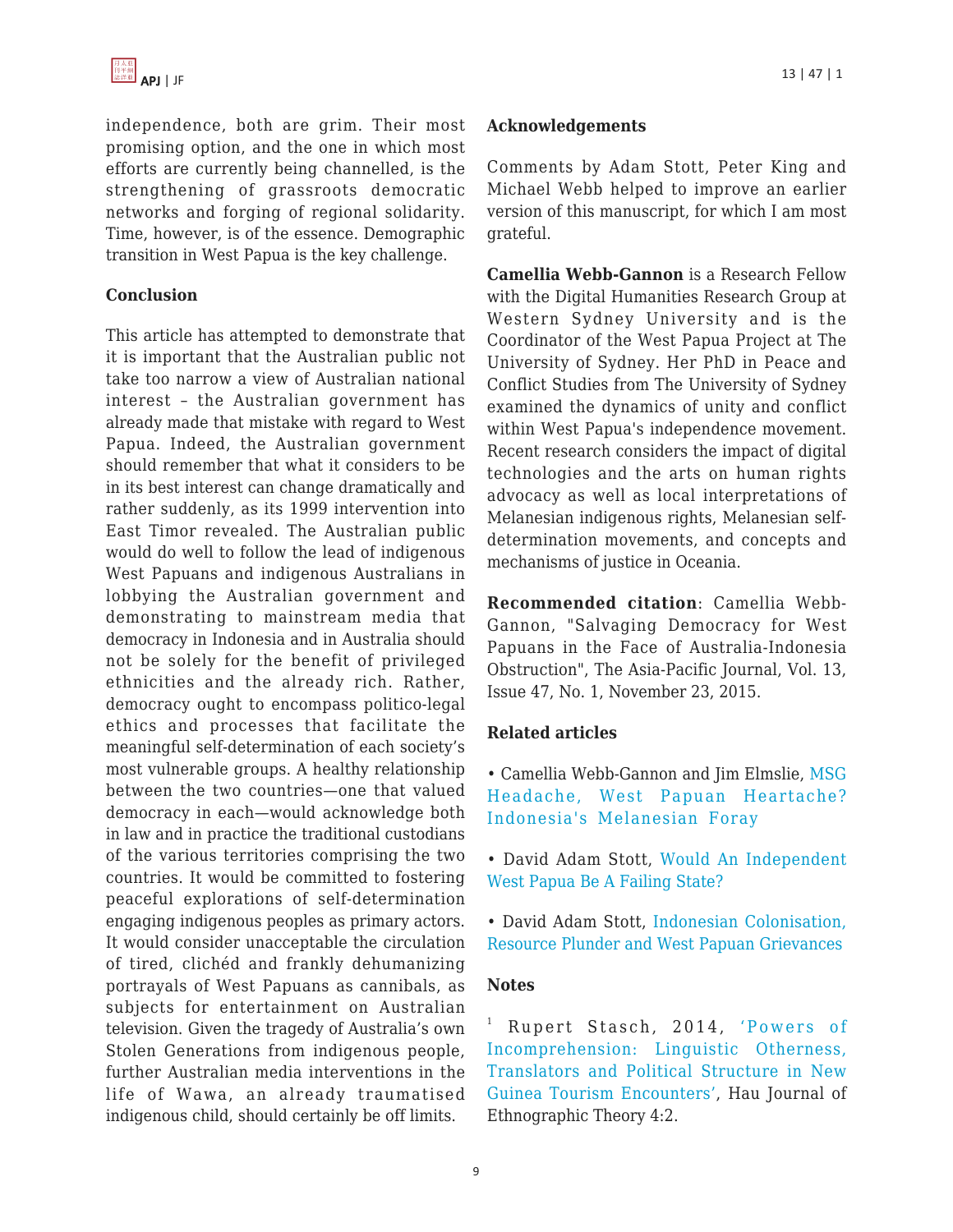

 $<sup>2</sup>$  Ibid.</sup>

<sup>3</sup> Hayden Cooper and Lisa Main, 2012, ['Australia Faces Links to West Papua Torture',](http://www.abc.net.au/7.30/content/2012/s3578010.htm) ABC's 7:30.

4 Other examples (not Australian) of such media portrayals of West Papuans include the following: Carl Hoffman, 2014, Savage Harvest: A Tale of Cannibals, Colonialism and Michael Rockefeller's Tragic Quest for Primitive Art, Text Publishing; Milt Machlin, 1972, The Search for Michael Rockefeller, Putnam; Robert Norton, 2015, ['Ambushed: Escaping the](https://www.google.com.au/url?sa=t&rct=j&q=&esrc=s&source=web&cd=1&cad=rja&uact=8&ved=0CCAQFjAAahUKEwir-ILYtfbHAhWC2qYKHUFECcg&url=https://www.yahoo.com/travel/escaping-the-cannibals-in-west-papua-109373221782.html&usg=AFQjCNGqD4CzYe3j5Jh1PgTypdorUZ87vQ&sig2=VlEwzrCvKAI8cUFP0LmAyA) [Cannibals of West Papua, Indonesia'](https://www.google.com.au/url?sa=t&rct=j&q=&esrc=s&source=web&cd=1&cad=rja&uact=8&ved=0CCAQFjAAahUKEwir-ILYtfbHAhWC2qYKHUFECcg&url=https://www.yahoo.com/travel/escaping-the-cannibals-in-west-papua-109373221782.html&usg=AFQjCNGqD4CzYe3j5Jh1PgTypdorUZ87vQ&sig2=VlEwzrCvKAI8cUFP0LmAyA), Yahoo Travel; and Paul Raffaele, 2006, ['Sleeping with](http://www.smithsonianmag.com/travel/sleeping-with-cannibals-128958913/) [Cannibals',](http://www.smithsonianmag.com/travel/sleeping-with-cannibals-128958913/) Smithsonian Magazine.

5 Andrew MacIntyre and Douglas E Ramage, 2008, ['Seeing Indonesia as a Normal Country:](https://www.aspi.org.au/publications/seeing-indonesia-as-a-normal-country-implications-for-australia) [Implications for Australia',](https://www.aspi.org.au/publications/seeing-indonesia-as-a-normal-country-implications-for-australia) Australian Strategic Policy Institute.

6 Jason MacLeod, 2010, ['Papuan Struggle](https://www.opendemocracy.net/jason-macleod/papuan-struggle-enters-new-phase) [Enters New Phase'](https://www.opendemocracy.net/jason-macleod/papuan-struggle-enters-new-phase), Open Democracy.

This curtailment of political freedom extends into all provinces of Indonesia with the exception of Aceh which alone has been able to successfully lobby (as part of its 2005 peace negotiations with Jakarta) for the formation of its own political parties.

7 Freeport is Indonesia's largest revenue contributor – in 2014 alone it paid the Indonesian government US\$1.5 billion in tax (Nithin Coca, 2015, ['West Papua: Mining in an](http://www.equaltimes.org/west-papua-mining-in-an-occupation#.VjlpPRArJE5) [Occupation Forgotten by the World'](http://www.equaltimes.org/west-papua-mining-in-an-occupation#.VjlpPRArJE5), Equal Times). It operates the world's largest gold mine and third largest copper mine in Timika, West Papua, and the untold environmental devastation it has wreaked during its tenure in West Papua prompted the Norwegian government, in 2008, to divest AU\$1 billion

from Rio Tinto, Freeport's partner in West Papua (Benny Wenda, October 12, 2011, ['Everyone profits from West Papua, except for](http://www.theguardian.com/commentisfree/2011/oct/12/west-papua-striking-miners-indonesia) [West Papuans',](http://www.theguardian.com/commentisfree/2011/oct/12/west-papua-striking-miners-indonesia) The Guardian). Papuan miners are paid unconscionable wages, the local peoples – the Amungme and Komoro tribes – have lost ancestral lands of sacred, economic, and social significance, resultant internecine violence abounds, and the military and police wage an ongoing war over 'security' contracts for the mine (see Coca and Wenda, this note).

<sup>8</sup> For an excellent exposition of the politics of security around Freeport, see Eben Kirksey and Andreas Harsono, 2008, 'Criminal Collaborations? Antonius Wamang and the Indonesian Military in Timika,' South East Asia Research 16:2, pp. 165-197.

<sup>9</sup> ['May 2015: While Jokowi Releases Five,](http://www.papuansbehindbars.org/?p=3461) [Nearly 500 are Arrested',](http://www.papuansbehindbars.org/?p=3461) Papuans Behind Bars.

 $10$  Andreas Harsono, June 12, 2015, 'Jokowi, Human Rights in Indonesia and Peace in West Papua', Special Forum hosted by the Centre for Peace and Conflict and the Department of Indonesian Studies at The University of Sydney. See also Coca, above n. 7.

 $11$  Budi Hernawan, November 3, 2015, The Rise of Pacific Solidarity for West Papua,' Special Forum hosted by the Centre for Peace and Conflict Studies at The University of Sydney.

 $12$  Ibid.

<sup>13</sup> Stuart Rollo, 2013, ['Ending Our Pragmatic](http://www.abc.net.au/news/2013-10-28/rollo-west-papua-complicity/5049204) [Complicity in West Papua'](http://www.abc.net.au/news/2013-10-28/rollo-west-papua-complicity/5049204), The Drum.

 $14$  See John Wing and Peter King, 2005, ['Genocide in West Papua? The Role of the](https://sydney.edu.au/arts/peace_conflict/docs/WestPapuaGenocideRpt05.pdf) [Indonesian State Apparatus and a Current](https://sydney.edu.au/arts/peace_conflict/docs/WestPapuaGenocideRpt05.pdf) [Needs Assessment of the Papuan People',](https://sydney.edu.au/arts/peace_conflict/docs/WestPapuaGenocideRpt05.pdf) Centre for Peace and Conflict Studies, The University of Sydney;

Jim Elmslie and Camellia Webb-Gannon, 2013, ['A Slow-Motion Genocide: Indonesian Rule in](https://www104.griffith.edu.au/index.php/gjlhd/article/view/578) [West Papua',](https://www104.griffith.edu.au/index.php/gjlhd/article/view/578) Griffith Journal of Law and Human Dignity 1:2, pp. 142-166; Elizabeth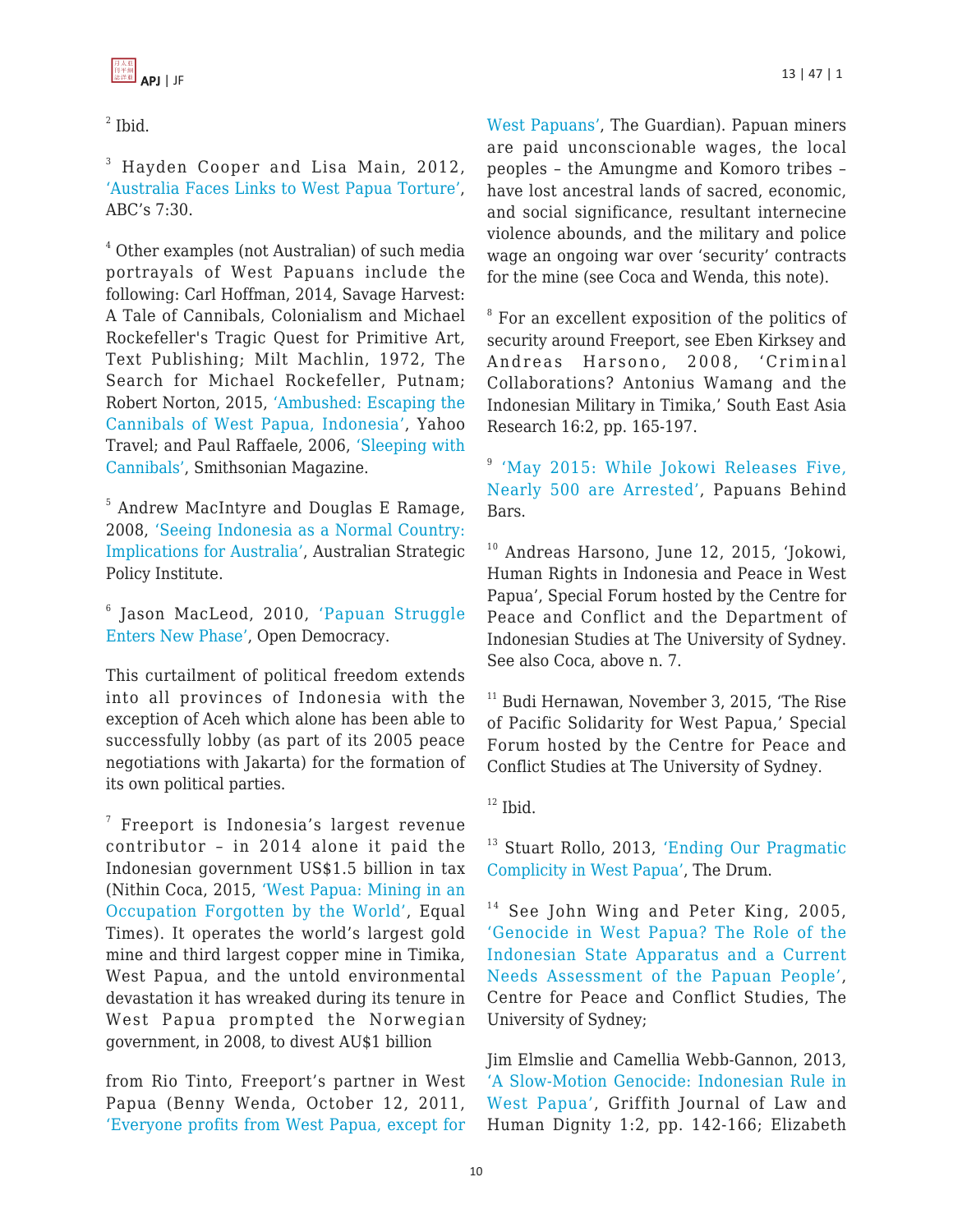

Brundige, Winter King, Priyneha Vahali, Stephen Vladeck and Xiang Yuan, 2004, 'Indonesian Human Rights Abuses in West Papua: Application of the Law of Genocide to the History of Indonesian Rule', Allard K Lowenstein International Human Rights Clinic Yale Law School.

<sup>15</sup> Richard Chauvel, 2012, ['50 Years On,](http://insidestory.org.au/fifty-years-on-australias-papua-policy-is-still-failing) [Australia's Papua Policy Is Still Failing',](http://insidestory.org.au/fifty-years-on-australias-papua-policy-is-still-failing) Inside Story.

 $16$  Department of Foreign Affairs and Trade, 2006, ['Agreement Between the Republic of](http://dfat.gov.au/geo/indonesia/pages/agreement-between-the-republic-of-indonesia-and-australia-on-the-framework-for-security-cooperation.aspx) [Indonesia and Australia on the Framework for](http://dfat.gov.au/geo/indonesia/pages/agreement-between-the-republic-of-indonesia-and-australia-on-the-framework-for-security-cooperation.aspx) [Security Cooperation \("The Lombok Treaty"\)'.](http://dfat.gov.au/geo/indonesia/pages/agreement-between-the-republic-of-indonesia-and-australia-on-the-framework-for-security-cooperation.aspx)

 $17$  Hayden Cooper and Lisa Main, 2012, ['Australia Faces Links to West Papua Torture',](http://www.abc.net.au/7.30/content/2012/s3578010.htm) ABC's 7:30.

<sup>18</sup> Clinton Fernandes, 2013, ['West Papuans in](http://rightnow.org.au/writing-cat/west-papuans-in-the-consulate/) [the Consulate'](http://rightnow.org.au/writing-cat/west-papuans-in-the-consulate/), Right Now: Human Rights in Australia.

<sup>19</sup> Lauren Wilson, October 8, 2013, ['Abbott](http://www.theaustralian.com.au/national-affairs/foreign-affairs/abbott-warns-west-papuan-activists/story-fn59nm2j-1226734347742) [Warns West Papuan Activists](http://www.theaustralian.com.au/national-affairs/foreign-affairs/abbott-warns-west-papuan-activists/story-fn59nm2j-1226734347742), The Australian.

<sup>20</sup> Michael Bachelard, December 6, 2013, ['Lines](http://www.smh.com.au/federal-politics/political-news/lines-crossed-on-indonesiaaustralia-spy-agreement-20131206-2ywaw.html) [Crossed on Indonesia-Australia Spy](http://www.smh.com.au/federal-politics/political-news/lines-crossed-on-indonesiaaustralia-spy-agreement-20131206-2ywaw.html) [Agreement'](http://www.smh.com.au/federal-politics/political-news/lines-crossed-on-indonesiaaustralia-spy-agreement-20131206-2ywaw.html), The Sydney Morning Herald.

 $21$  As mentioned in note 7, the Indonesian economy relies heavily on revenue raised through Freeport's mines in West Papua. In 2013, Australia's two-way trade with Indonesia amounted to nearly \$3.7 billion, and its investment in Indonesia was "\$10.9 billion, up from \$6.2 billion in 2012. Indonesian investment in Australia was around \$959 million in 2013" (Australian Government Department of Foreign Affairs and Trade, n.d., ['Indonesia Country Brief'](http://dfat.gov.au/geo/indonesia/pages/indonesia-country-brief.aspx)).

 $22$  Many of these songs have been collated on the [author's YouTube channel.](https://www.youtube.com/watch?v=yJ5yHzwMlsY&list=PL9Pl_K2p0lMOfeaocdwSbkZ2pydp6XeQu)

<sup>23</sup> Julian Smythe, 2013, ['The Living Symbol of](http://cip.cornell.edu/DPubS?service=UI&version=1.0&verb=Display&handle=seap.indo/1370968386)

[Song in West Papua: A Soul Force To Be](http://cip.cornell.edu/DPubS?service=UI&version=1.0&verb=Display&handle=seap.indo/1370968386) [Reckoned With'](http://cip.cornell.edu/DPubS?service=UI&version=1.0&verb=Display&handle=seap.indo/1370968386) Indonesia 95.

<sup>24</sup> Asian Human Rights Commission, 2010, ['The](http://video.ahrchk.net/AHRC-VID-012-2010-Indonesia.html) [Indonesian Military Ill-treat and Torture](http://video.ahrchk.net/AHRC-VID-012-2010-Indonesia.html) [Indigenous Papuans'.](http://video.ahrchk.net/AHRC-VID-012-2010-Indonesia.html)

<sup>25</sup> Papua Merdeka, 2014, ['Anonymous Message](https://www.youtube.com/watch?v=hOVKJRYQpAg) [to the Indonesian Government About West](https://www.youtube.com/watch?v=hOVKJRYQpAg) [Papua Genocide',](https://www.youtube.com/watch?v=hOVKJRYQpAg) YouTube.

<sup>26</sup> See the [Freedom Flotilla website](http://freedomflotillawestpapua.org/).

 $27$  Free West Papua Campaign, April 25, 2014, ['Free West Papua Campaign to Open New](http://freewestpapua.org/2014/04/25/fwpc-office-to-open-in-perth-australia/) [Office in Perth, Australia',](http://freewestpapua.org/2014/04/25/fwpc-office-to-open-in-perth-australia/) Free West Papua Campaign.

<sup>28</sup> See the [Biak Massacre Citizens Tribunal](http://www.biak-tribunal.org/) [website](http://www.biak-tribunal.org/).

 $29$  Free West Papua Perth Australia, May 6, 2015, ['Membership for Free West Papua Party'.](http://freewestpapuaperthaustralia.blogspot.com.au/2015/05/the-free-west-papua-game-changer.html)

<sup>30</sup> [Suresh Rajan, July 21, 2015, '"There Are](https://drive.google.com/file/d/0B27n3cmOkqI4TkVwTk1LTC1UUUk/view) [Many Causes I Would Die For. There Is Not A](https://drive.google.com/file/d/0B27n3cmOkqI4TkVwTk1LTC1UUUk/view) [Single Cause I Would Kill For"](https://drive.google.com/file/d/0B27n3cmOkqI4TkVwTk1LTC1UUUk/view). Mahatma Gandhi", The Stringer, http://thestringer.com.au/there-are-many-cause s-i-would-die-for-there-is-not-a-single-cause-iwould-kill-for-mahatmagandhi-10650#.VflmKnvffkB.

<sup>31</sup> See the ["FWPP Response to the West Papua](https://drive.google.com/file/d/0B27n3cmOkqI4OUQ3WTZyc0syU28/view) [Solidarity Movement Rejection of Reclaim](https://drive.google.com/file/d/0B27n3cmOkqI4OUQ3WTZyc0syU28/view) [Australia Public Statement".](https://drive.google.com/file/d/0B27n3cmOkqI4OUQ3WTZyc0syU28/view)

<sup>32</sup> Indigenous West Papuans are predominantly Christian but a Papuan Muslim minority resides primarily in the western coastal regions of West Papua in Fak Fak, Sorong, and Manokwari (cities with a long history of trade with other parts of Muslim Indonesia), and, to a lesser extent, in the eastern cities of Merauke and Jayapura. Independence leader Thaha Al Hamid, originally from Kaimana on the west coast of West Papua but now residing in Jayapura, is Muslim. The number of indigenous